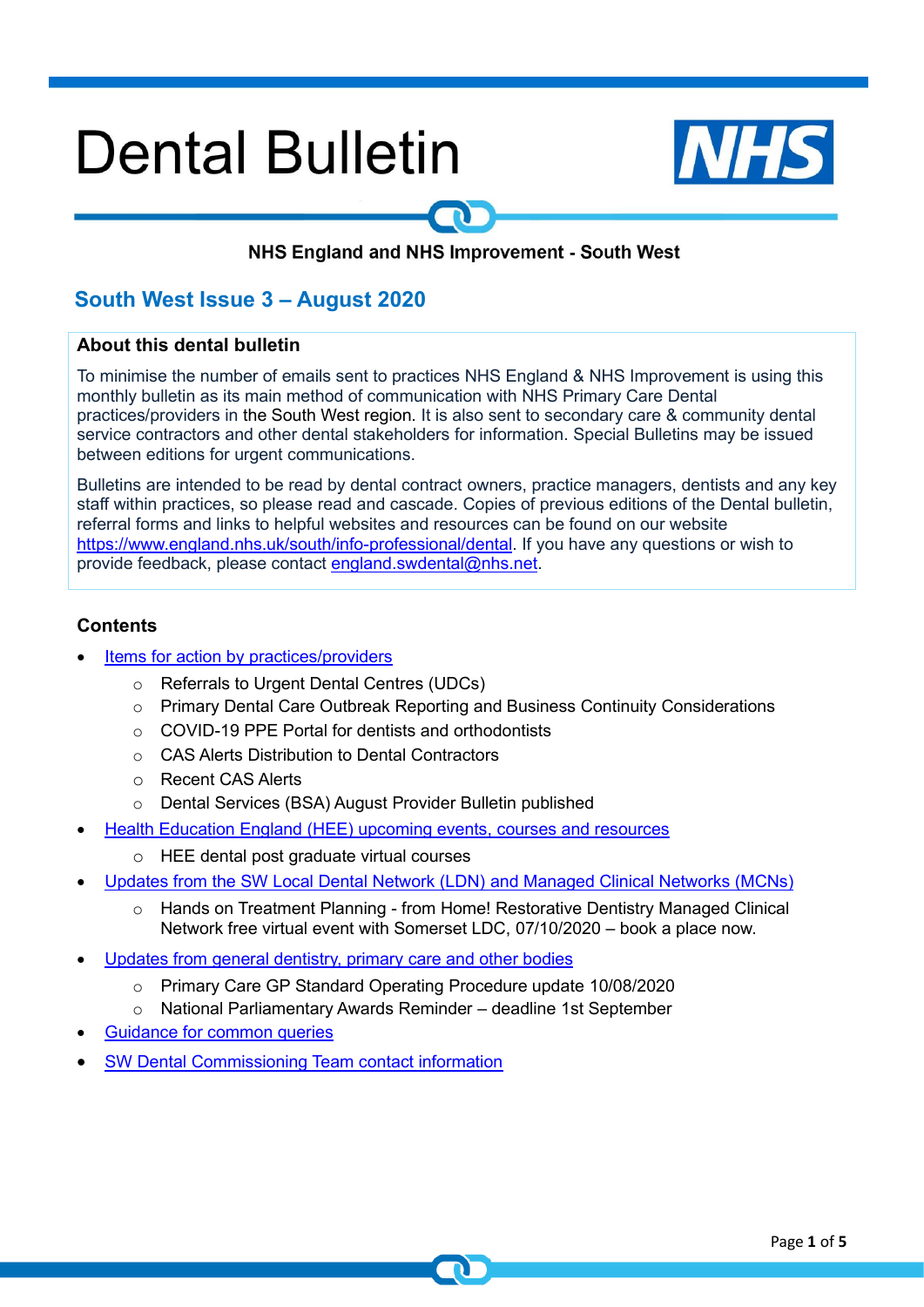#### <span id="page-1-0"></span>**Items for action by practices/providers**

# • **Referrals to Urgent Dental Centres (UDCs)**

We have a 50% return on our survey 'preparedness to reopen dentistry', based on these returns and the demand for fit testing being low, we assume that all practices are now open for both AGP and Non AGP procedures. Whilst we have seen a reduction in numbers of patients being referred to UDCs, they continue to receive referrals made for patients with a regular dentist. If for any reason you are still unable to provide AGP procedures, we would ask that you make contact with us to discuss and understand next steps to resuming services.

Treatment that requires referral to a secondary care or specialist service, e.g. surgical extractions, should be appropriately referred via [usual referral routes,](https://www.england.nhs.uk/south/info-professional/dental/dcis/forms/) as would have applied prior to the Covid-19 circumstances. UDCs have reported receiving referrals for non-urgent patients with additional needs for example, instead of the usual special care dental pathway. This uses UDC resource to manage and delays the patient referral.

Should there be extremely exceptional circumstances/occasions where practices are not in a position to provide the services of their contract, we expect these to be notified and agreed with the dental commissioning team on a case by case basis, so we can understand the challenges and support you to carry out essential treatment for patients.

• **Primary Dental Care Outbreak Reporting and Business Continuity Considerations** All NHS providers, including NHS Dental Contractors are required to accurately report any local outbreaks of CoViD-19. To support this approach, we have developed an outbreak reporting process along with a reporting template for you to use (both attached to this email). We shared this with you in July and wanted to remind all Dental practices of the process as there has been a number of incidents / outbreaks reported through differing channels. The document is relevant for all dental contractors, community pharmacies and optometry settings.

When did you last refresh your Business Continuity Plan? We would also ask that you all review your business continuity arrangements in the light of CoVid19. Business continuity arrangements usually cover: staff, premises, equipment and IT. We now need to seriously think about how you would manage should there be a CoVid19 incident or outbreak at your practice.

- ➢ Do you have a process in place to manage practice closure, are your contact lists up to date?
- ➢ Consider reviewing Risk Assessments for this purpose to include in your business plan
- $\triangleright$  Do you have any local arrangements with neighbouring practices/providers i.e. to provide absence / holiday cover – working as a collective? This can help support continuity of service to your patients.

Local arrangements or buddying with neighbouring practices is important to ensure you can continue to meet your contractual obligations. Have you had a conversation with a neighbouring practice about providing some service if you are impacted by a nosocomial infection? Do you have a formal arrangement to provide mutual support to ensure patients who need to be seen, can access some care if your practice is affected? If you have not yet had that conversation please do so before an incident occurs, this can then be reflected in your business continuity arrangements.

If you are reporting an incident/outbreak, by completing the attached reporting templates and sending it to [england.swdental@nhs.net](mailto:england.swdental@nhs.net) - can you please ensure that you also send the reporting template to your **Local Dental Committee** who will be able to also offer

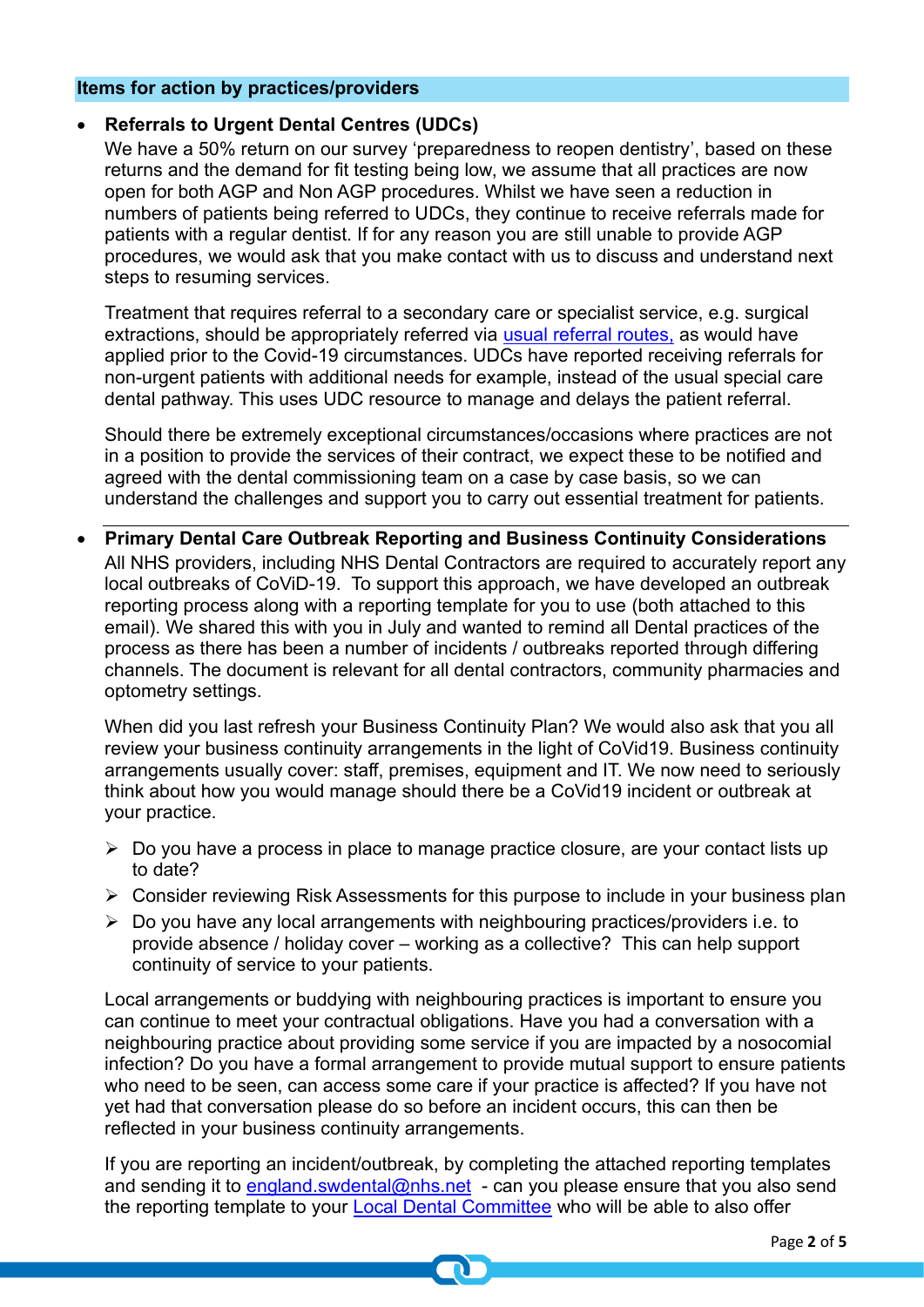support. Thank you for your support with this and please do not hesitate to [contact us](mailto:england.swdental@nhs.net) if you wish to discuss this in more detail.

# • **COVID-19 PPE Portal for dentists and orthodontists**

NHS Dental Services on behalf of the Department of Health and Social Care, are contacting dental providers regarding the new PPE Portal.

The PPE Portal is an online platform delivered through a partnership between the Department of Health and Social Care, the NHS and the ecommerce industry. The portal supplies vital PPE, free of charge, to health and social care providers.

Between Monday 17 August and Friday 21 August, you will receive an email inviting you to register with the PPE Portal. For more information, read the PPE Portal communication in full: [PPE Portal: Communication for dentists and orthodontists.](https://nhs.us12.list-manage.com/track/click?u=73c3d4c9798efad92c827e730&id=05e60828f2&e=48d829b3d2) As the full communication requests, please check your relevant email accounts to ensure you have received and actioned the email from the PPE Dedicated Supply Channel, sent using emails held by the NHSBSA.

If you have any questions, please contact the PPE Portal Customer Service team on 0800 876 6802.

# • **CAS Alerts Distribution to Dental Contractors**

CAS or Central Alerting System Bulletins have been sent to all Dental Contractors from a number of sources. To reduce duplication, we have worked with the CSU (Commissioning Support Unit) to ensure that they have an up to date list of contacts and from now on, they will be issuing any relevant CAS alerts to you on our behalf. It is important that you keep your contact details up to date to ensure that your practice receives these important safety communications so please either [update us,](mailto:england.swdental@nhs.net) or [CSU](mailto:safetyalerts@mhra.gov.uk) when there are changes at your practice.

We will list the CAS alerts issued in each of these Dental Bulletins so that you can be sure that you know what has been issued.

## o **Recent CAS Alerts:**

13/08/2020 [Non-sterile gowns Flosteril FLO-MED-8130](https://www.cas.mhra.gov.uk/ViewAndAcknowledgment/viewAlert.aspx?AlertID=103084) 04/08/2020 [CLASS 2 DRUG ALERT, ACTION WITHIN 48 HOURS, PHARMARAM](https://www.cas.mhra.gov.uk/ViewAndAcknowledgment/viewAlert.aspx?AlertID=103079)  [LTD, CLEXANE 4,000IU \(40MG\)/0.4ML SYRINGES, PLPI 33652/0067](https://www.cas.mhra.gov.uk/ViewAndAcknowledgment/viewAlert.aspx?AlertID=103079) 20/07/2020 [Masks: type IIR from Cardinal Health –](https://www.cas.mhra.gov.uk/ViewandAcknowledgment/ViewAlert.aspx?AlertID=103070) destroy affected lots

# • **Dental Services (BSA) August Provider Bulletin published**

Please [click here to read the latest NHSBSA dental provider bulletin](https://www.nhsbsa.nhs.uk/sites/default/files/2020-08/Dentist%20Bulletin%20-%20England%20-%20August%202020.pdf) which contains further information on:

- o COVID-19 guidance
- o Year-End Reconciliation letters
- o Year-End Reconciliation: Activity actuals
- o Submitting FP17s: Two month rule
- o ARR processing
- o Updating your National Insurance number
- o New dentist profiles on NHS website

[Back to top](#page-0-0)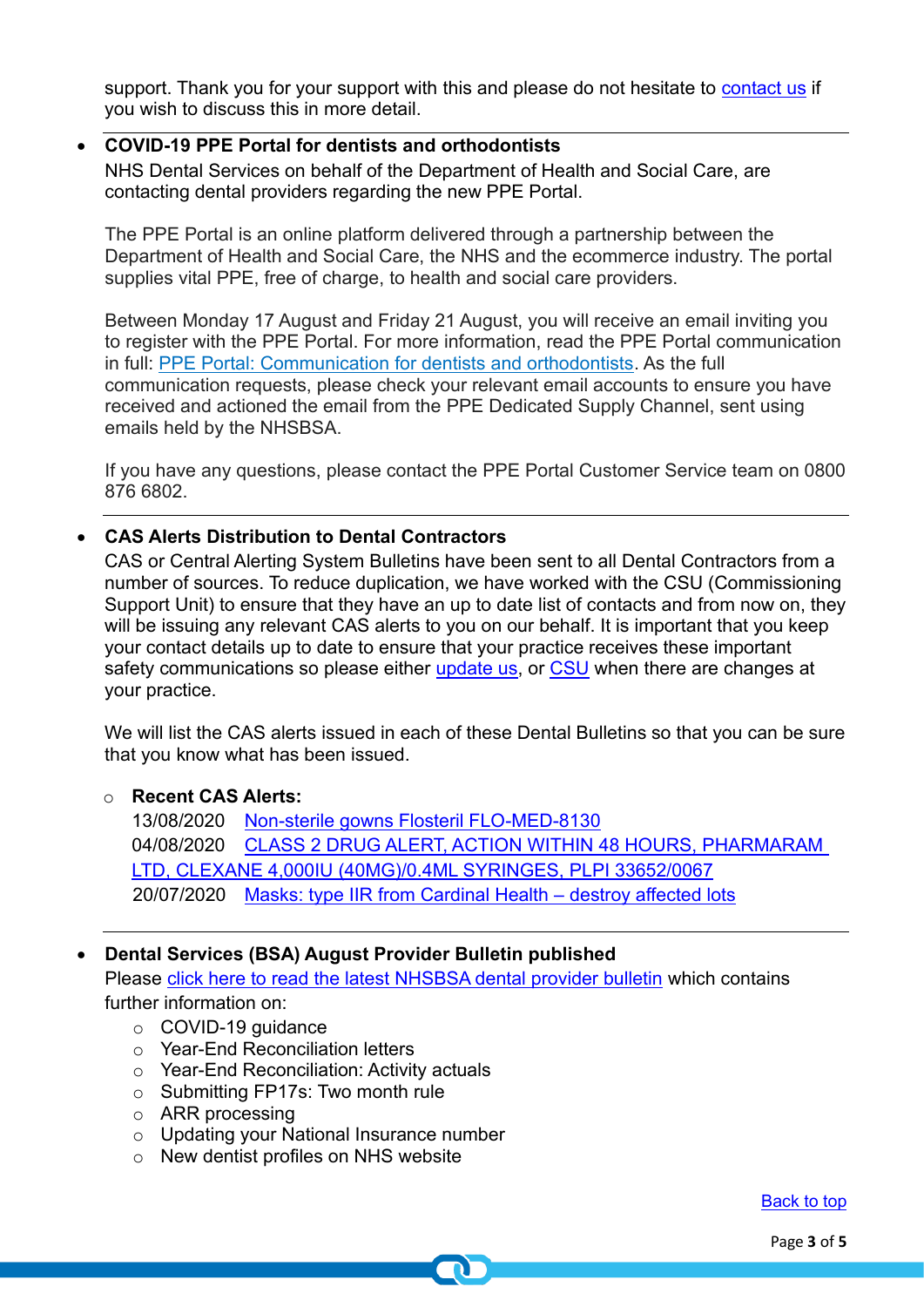# **Health Education England (HEE) upcoming events, courses and resources**

#### • **HEE dental post graduate virtual courses**

HEE South West are continuing to provide a programme of high quality post graduate dental education for all members of the dental team. Whilst face to face courses are on hold, we are continuing to develop our programme of virtual courses throughout the Autumn.

For a full list, please check<https://dental.southwest.hee.nhs.uk/about-us/dental-courses/> where new courses are added regularly. We welcome ideas for future courses, please contact [Katherine.Sugg@hee.nhs.uk.](mailto:Katherine.Sugg@hee.nhs.uk)

[Click here for details of](http://www.dental.southwest.hee.nhs.uk/about-us/dental-courses/) **HEE dental courses** - access the Online [Course Booking System and learning resources](http://www.dental.southwest.hee.nhs.uk/about-us/dental-courses/)

[Back to top](#page-0-0)

#### <span id="page-3-0"></span>**Updates from the SW Local Dental Network (LDN) & Managed Clinical Networks (MCNs)**

• **Hands on Treatment Planning - from Home! Restorative Dentistry Managed Clinical Network free virtual event with Somerset LDC, Wednesday 7 October 2020, 18:00**

Southwest Restorative Managed Clinical Network, along with Somerset LDC invite you to an evening of virtual case discussion and treatment planning. This is a fantastic opportunity to ask Specialist colleagues and experienced GDPs - what would you do? Prior to the event, participants will receive case notes and radiographs illustrating three real-life cases. The panel, made up of members of the MCN, will discuss various approaches to management as well as addressing questions from the audience. Amongst other issues, we expect to address failing crown and bridgework, toothwear, endodontic failure - when to extract. The MCN are aware of the challenges faced by those of us working within the NHS and will provide pragmatic, as well as aspirational advice.

For more information about attending the event please visit the following HEE website link:<https://www.maxcourse.co.uk/swdentalpg/userCourseDetails.asp?cKey=3043>

[Back to top](#page-0-0)

#### **Updates from general dentistry, primary care and other bodies**

#### <span id="page-3-1"></span>• **Primary Care GP Standard Operating Procedure update 10/08/2020**

We have been requested to cascade the attached document 'C0696 COVID-19 Primary Care SOP GP practice V3.4.pdf' for your information, which has also been shared with all community pharmacies, GPs and optometrists in England. For all latest guidance for clinicians and NHS managers please visit [https://www.england.nhs.uk/coronavirus/.](https://www.england.nhs.uk/coronavirus/L)

#### • **National Parliamentary Awards Reminder – deadline 1st September**

The [NHS Parliamentary Awards](http://www.nhsparliamentaryawards.co.uk/) are designed to celebrate the work of all NHS staff and those who work alongside them to improve and join up care in their communities. This is a great opportunity to put forward those whose dedication to patients has been so inspiring over the past four months. Many of the categories lend themselves to the covid experience and this is an opportunity to recognise achievements and inspiration across health care. Nominees could be an individual, a team, or an entire organisation. There were three [national winners](https://www.england.nhs.uk/nhs-parliamentary-awards/about/winners/) from the South West last year, and would be great to see some nominations from South West dentistry. Please [view the categories here](http://www.nhsparliamentaryawards.co.uk/categories) and remember to [nominate](http://www.nhsparliamentaryawards.co.uk/how-nominate-health-and-care-organisations-and-members-public) by 1<sup>st</sup> September 2020.